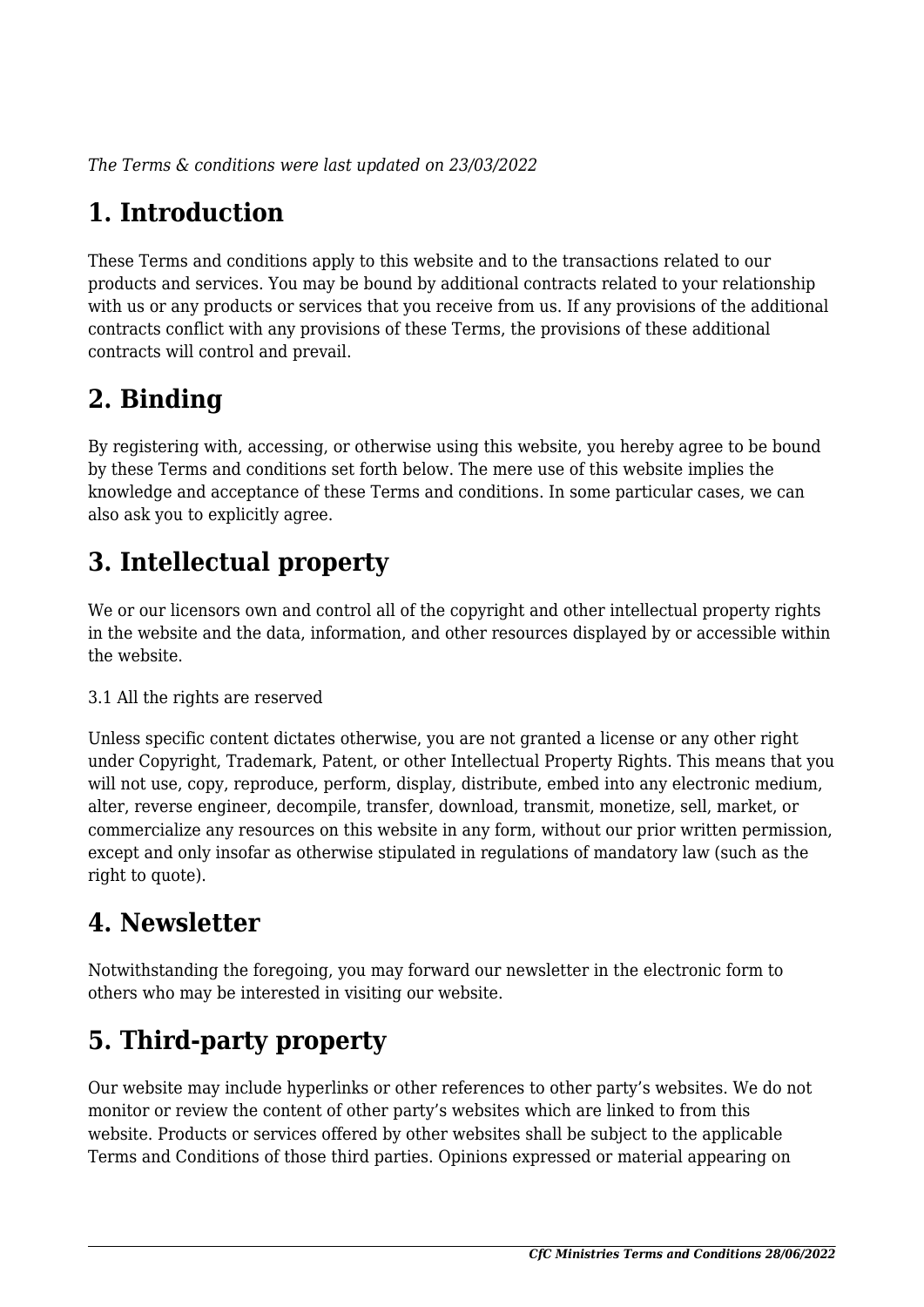those websites are not necessarily shared or endorsed by us.

We will not be responsible for any privacy practices or content of these sites. You bear all risks associated with the use of these websites and any related third-party services. We will not accept any responsibility for any loss or damage in whatever manner, however caused, resulting from your disclosure to third parties of personal information.

### **6. Responsible use**

By visiting our website, you agree to use it only for the purposes intended and as permitted by these Terms, any additional contracts with us, and applicable laws, regulations, and generally accepted online practices and industry guidelines. You must not use our website or services to use, publish or distribute any material which consists of (or is linked to) malicious computer software; use data collected from our website for any direct marketing activity, or conduct any systematic or automated data collection activities on or in relation to our website.

Engaging in any activity that causes, or may cause, damage to the website or that interferes with the performance, availability, or accessibility of the website is strictly prohibited.

# **7. Idea submission**

Do not submit any ideas, inventions, works of authorship, or other information that can be considered your own intellectual property that you would like to present to us unless we have first signed an agreement regarding the intellectual property or a non-disclosure agreement. If you disclose it to us absent such written agreement, you grant to us a worldwide, irrevocable, non-exclusive, royalty-free license to use, reproduce, store, adapt, publish, translate and distribute your content in any existing or future media.

### **8. Termination of use**

We may, in our sole discretion, at any time modify or discontinue access to, temporarily or permanently, the website or any Service thereon. You agree that we will not be liable to you or any third party for any such modification, suspension or discontinuance of your access to, or use of, the website or any content that you may have shared on the website. You will not be entitled to any compensation or other payment, even if certain features, settings, and/or any Content you have contributed or have come to rely on, are permanently lost. You must not circumvent or bypass, or attempt to circumvent or bypass, any access restriction measures on our website.

## **9. Warranties and liability**

Nothing in this section will limit or exclude any warranty implied by law that it would be unlawful to limit or to exclude. This website and all content on the website are provided on an "as is" and "as available" basis and may include inaccuracies or typographical errors. We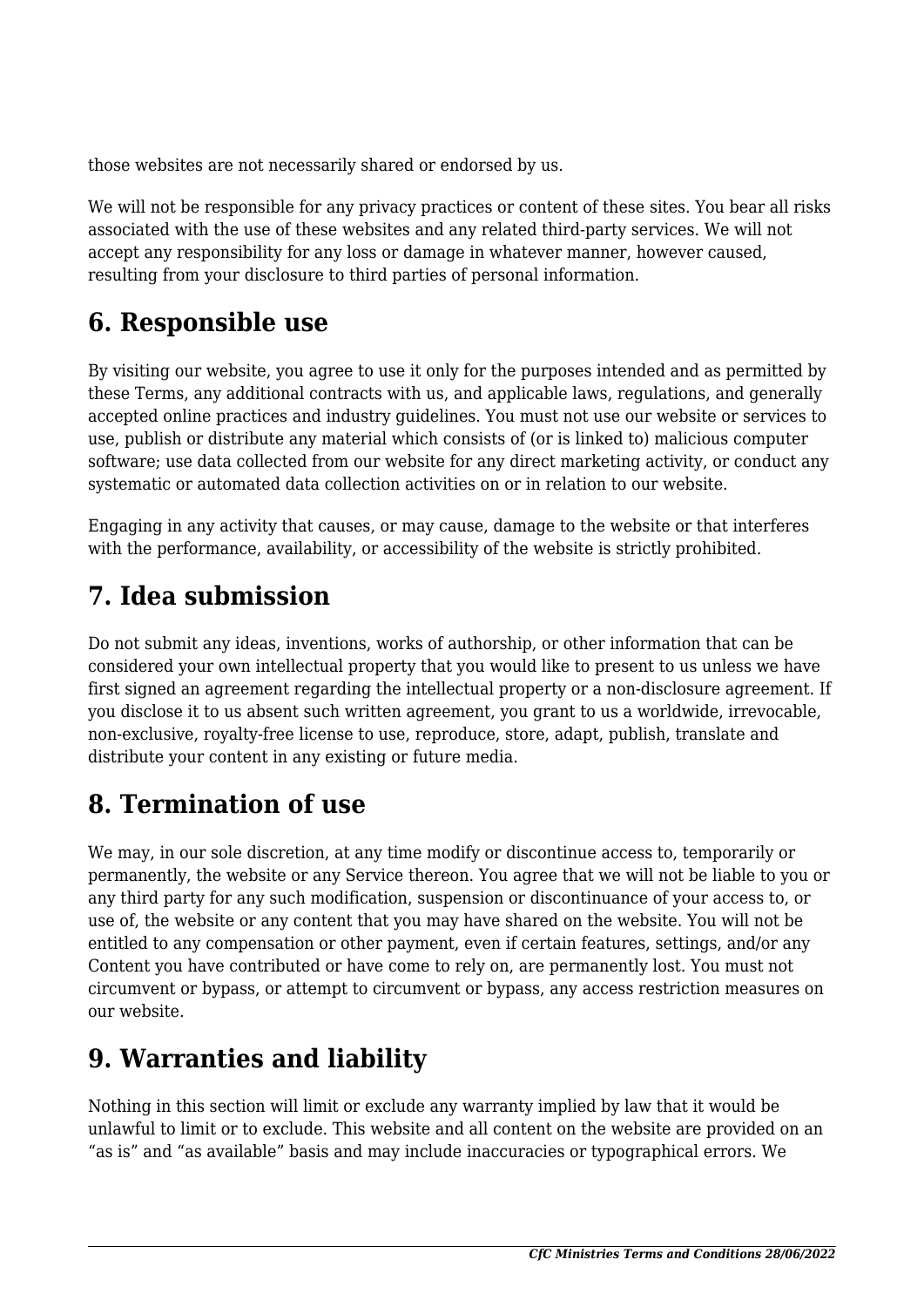expressly disclaim all warranties of any kind, whether express or implied, as to the availability, accuracy, or completeness of the Content. We make no warranty that:

- this website or our content will meet your requirements;
- this website will be available on an uninterrupted, timely, secure, or error-free basis.

Nothing on this website constitutes or is meant to constitute, legal, financial or medical advice of any kind. If you require advice you should consult an appropriate professional.

The following provisions of this section will apply to the maximum extent permitted by applicable law and will not limit or exclude our liability in respect of any matter which it would be unlawful or illegal for us to limit or to exclude our liability. In no event will we be liable for any direct or indirect damages (including any damages for loss of profits or revenue, loss or corruption of data, software or database, or loss of or harm to property or data) incurred by you or any third party, arising from your access to, or use of, our website.

Except to the extent any additional contract expressly states otherwise, our maximum liability to you for all damages arising out of or related to the website or any products and services marketed or sold through the website, regardless of the form of legal action that imposes liability (whether in contract, equity, negligence, intended conduct, tort or otherwise) will be limited to the total price that you paid to us to purchase such products or services or use the website. Such limit will apply in the aggregate to all of your claims, actions and causes of action of every kind and nature.

#### **10. Privacy**

To access our website and/or services, you may be required to provide certain information about yourself as part of the registration process. You agree that any information you provide will always be accurate, correct, and up to date.

We have developed a policy to address any privacy concerns you may have. For more information, please see our Privacy Statement and our [Cookie Policy](https://cfcm.co.za/cookie-policy-za/).

### **11. Export restrictions / Legal compliance**

Access to the website from territories or countries where the Content or purchase of the products or Services sold on the website is illegal is prohibited. You may not use this website in violation of export laws and regulations of South Africa.

#### **12. Assignment**

You may not assign, transfer or sub-contract any of your rights and/or obligations under these Terms and conditions, in whole or in part, to any third party without our prior written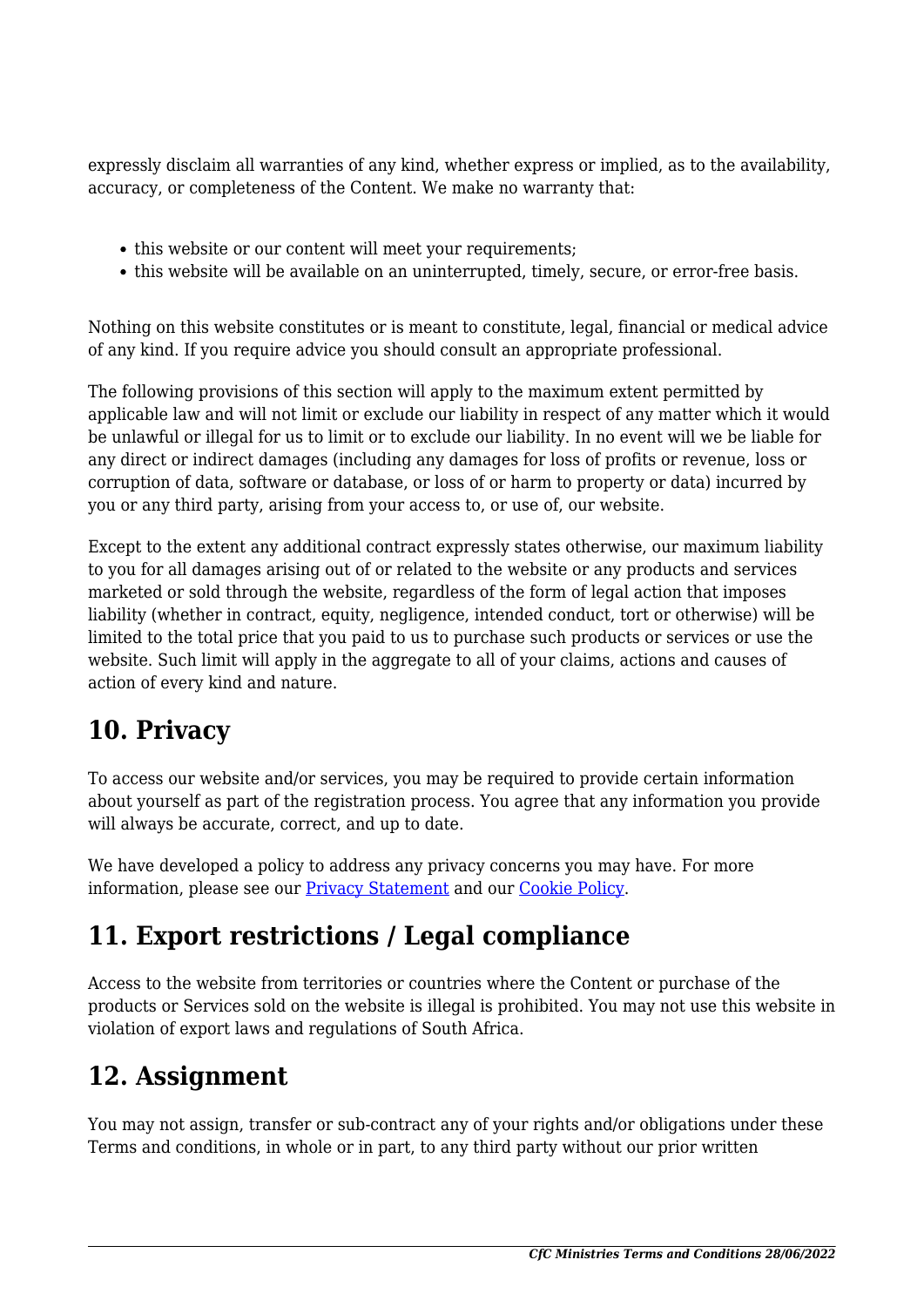consent. Any purported assignment in violation of this Section will be null and void.

### **13. Breaches of these Terms and conditions**

Without prejudice to our other rights under these Terms and Conditions, if you breach these Terms and Conditions in any way, we may take such action as we deem appropriate to deal with the breach, including temporarily or permanently suspending your access to the website, contacting your internet service provider to request that they block your access to the website, and/or commence legal action against you.

### **14. Indemnification**

You agree to indemnify, defend and hold us harmless, from and against any and all claims, liabilities, damages, losses and expenses, relating to your violation of these Terms and conditions, and applicable laws, including intellectual property rights and privacy rights. You will promptly reimburse us for our damages, losses, costs and expenses relating to or arising out of such claims.

### **15. Waiver**

Failure to enforce any of the provisions set out in these Terms and Conditions and any Agreement, or failure to exercise any option to terminate, shall not be construed as waiver of such provisions and shall not affect the validity of these Terms and Conditions or of any Agreement or any part thereof, or the right thereafter to enforce each and every provision.

## **16. Language**

These Terms and Conditions will be interpreted and construed exclusively in English. All notices and correspondence will be written exclusively in that language.

## **17. Entire agreement**

These Terms and Conditions, together with our privacy statement and [cookie policy,](https://cfcm.co.za/cookie-policy-za/) constitute the entire agreement between you and CfC Ministries in relation to your use of this website.

## **18. Updating of these Terms and conditions**

We may update these Terms and Conditions from time to time. It is your obligation to periodically check these Terms and Conditions for changes or updates. The date provided at the beginning of these Terms and Conditions is the latest revision date. Changes to these Terms and Conditions will become effective upon such changes being posted to this website. Your continued use of this website following the posting of changes or updates will be considered notice of your acceptance to abide by and be bound by these Terms and Conditions.